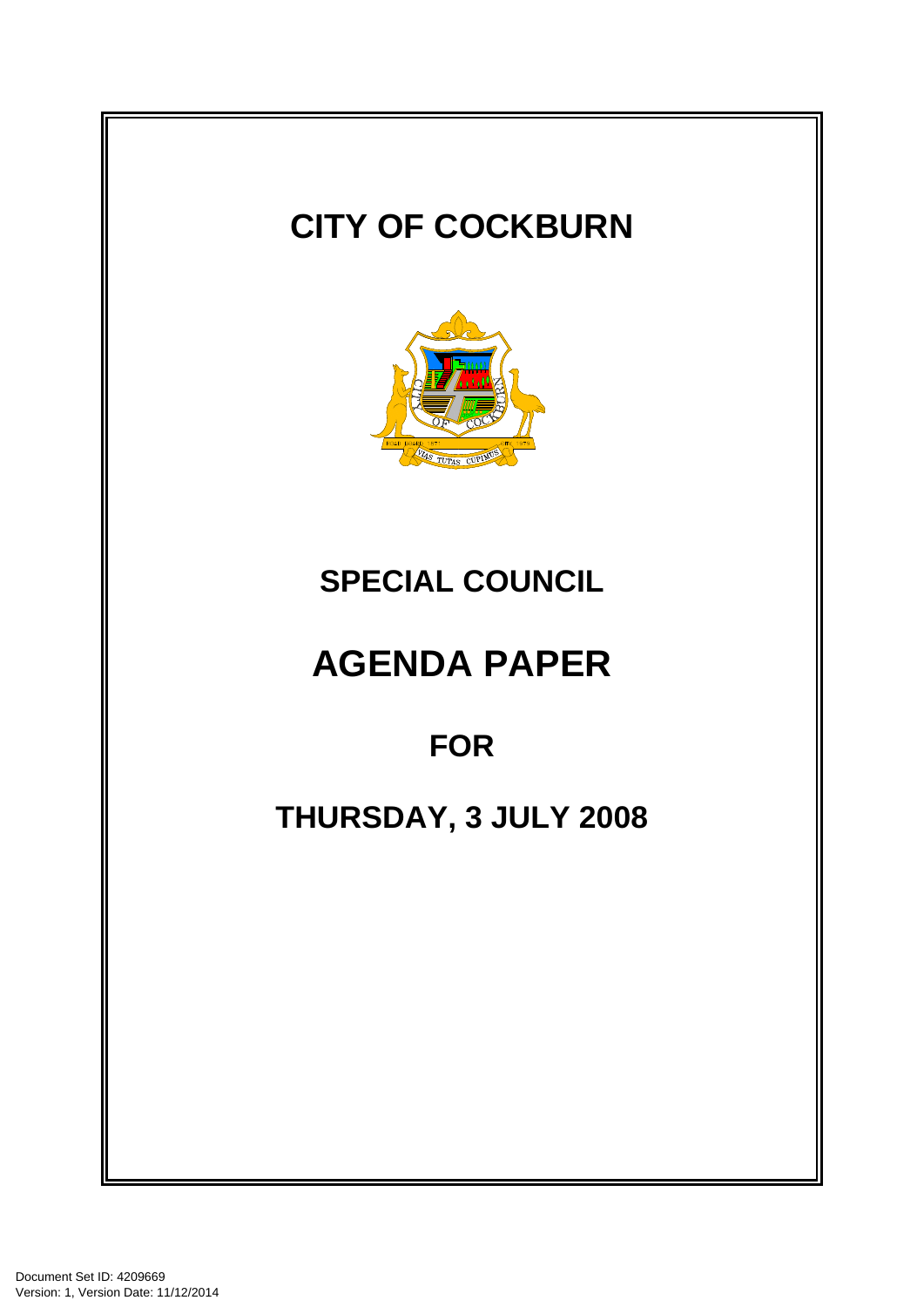# **CITY OF COCKBURN**

# **SUMMARY OF AGENDA TO BE PRESENTED TO THE SPECIAL COUNCIL MEETING TO BE HELD ON THURSDAY, 3 JULY 2008 AT 6:30 PM**

# **Page**

÷

| $\mathbf{1}$ . |                                                                                                                     |  |
|----------------|---------------------------------------------------------------------------------------------------------------------|--|
| 2.             | APPOINTMENT OF PRESIDING MEMBER (IF REQUIRED)1                                                                      |  |
| 3.             | DISCLAIMER (TO BE READ ALOUD BY PRESIDING MEMBER)1                                                                  |  |
| $\mathbf{4}$   | ACKNOWLEDGEMENT OF RECEIPT OF WRITTEN DECLARATIONS OF<br>FINANCIAL INTERESTS AND CONFLICT OF INTEREST (BY PRESIDING |  |
| 5.             |                                                                                                                     |  |
| 6.             |                                                                                                                     |  |
| 7 <sub>1</sub> | DECLARATION BY COUNCILLORS WHO HAVE NOT GIVEN DUE<br>CONSIDERATION TO MATTERS CONTAINED IN THE BUSINESS1            |  |
| 8              |                                                                                                                     |  |
| 9.             |                                                                                                                     |  |
|                | (SCM 03/07/2008) - APPROVAL TO ATTEND JULY 2008 COUNCIL<br>9.1<br>MEETING BY INSTANTANEOUS COMMUNICATION (1070) (D  |  |
| 10             | (SCM 03/07/2008) - RESOLUTION OF COMPLIANCE (SECTION 3.18(3),                                                       |  |
| 11.            |                                                                                                                     |  |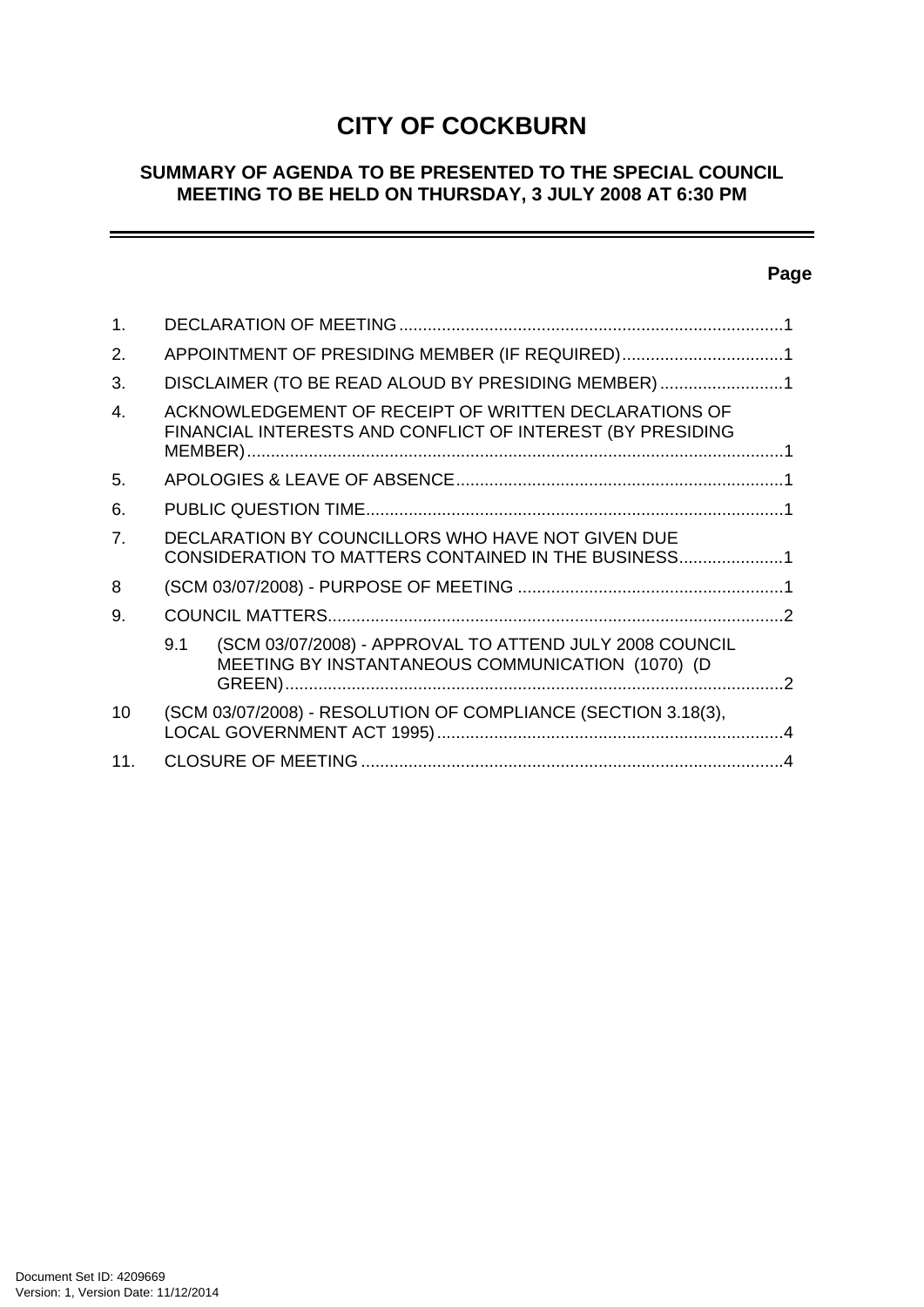# **CITY OF COCKBURN**

# <span id="page-2-0"></span>**AGENDA TO BE PRESENTED TO THE SPECIAL COUNCIL MEETING TO BE HELD ON THURSDAY, 3 JULY 2008 AT 6:30 PM**

## **1. DECLARATION OF MEETING**

## **2. APPOINTMENT OF PRESIDING MEMBER (If required)**

#### **3. DISCLAIMER (To be read aloud by Presiding Member)**

Members of the public, who attend Council Meetings, should not act immediately on anything they hear at the Meetings, without first seeking clarification of Council's position. Persons are advised to wait for written advice from the Council prior to taking action on any matter that they may have before Council.

## **4. ACKNOWLEDGEMENT OF RECEIPT OF WRITTEN DECLARATIONS OF FINANCIAL INTERESTS AND CONFLICT OF INTEREST (by Presiding Member)**

Nil

## **5. APOLOGIES & LEAVE OF ABSENCE**

Nil

#### **6. PUBLIC QUESTION TIME**

Nil

## **7. DECLARATION BY COUNCILLORS WHO HAVE NOT GIVEN DUE CONSIDERATION TO MATTERS CONTAINED IN THE BUSINESS**

Nil

#### **8 (SCM 03/07/2008) - PURPOSE OF MEETING**

The purpose of the meeting is to allow Deputy Mayor Allen to participate in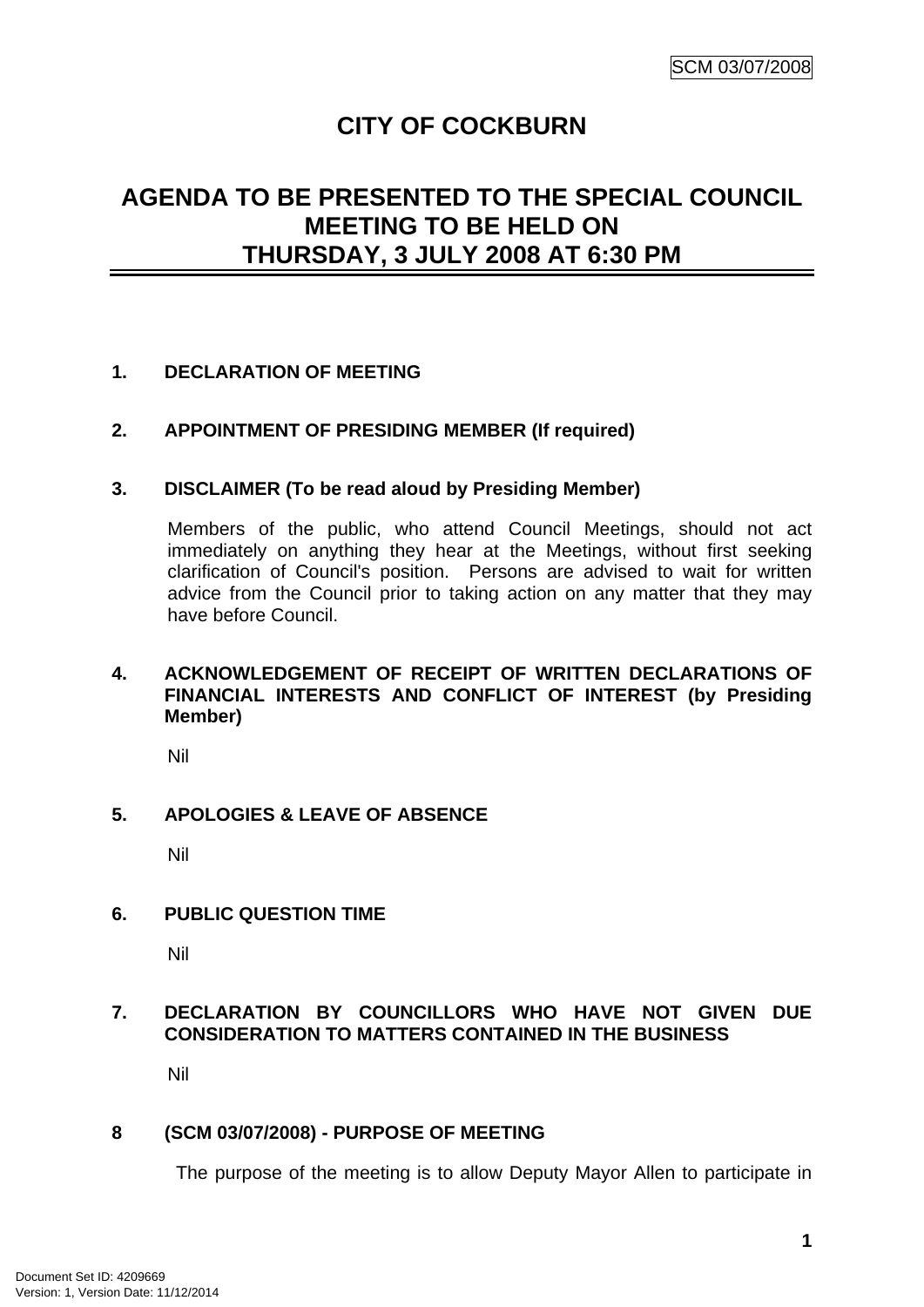the meeting via conference call.

#### <span id="page-3-0"></span>**9. COUNCIL MATTERS**

#### **9.1 (SCM 03/07/2008) - APPROVAL TO ATTEND JULY 2008 COUNCIL MEETING BY INSTANTANEOUS COMMUNICATION (1070) (D GREEN)**

#### **RECOMMENDATION**

That Council approves of the arrangement for Deputy Mayor Allen to participate in the Council Meeting of 10 July 2008, via telephone link from the Shangri La Hotel, the Marina, Cairns, between the hours of 7.00 pm (Western Australian Standard Time) until the completion of the meeting.

# **TO BE CARRIED BY AN ABSOLUTE MAJORITY OF COUNCIL**

**COUNCIL DECISION**

#### **Background**

Regulation 14A of the Local Government (Administration) Regulations now enables Elected Members to participate in Council meetings under certain conditions via "instantaneous communication" channels, if they are unable to attend the meeting in person. Deputy Mayor Allen has advised that he will be attending a conference in Shangri La Hotel, the Marina, Cairns, on the date of the July 2008 Council Meeting and would like to participate in the Council Meeting via telephone link.

#### **Submission**

For Council to approve of the arrangements for Deputy Mayor Allen to participate in the Council Meeting to be held on 10 July 2008 by telephone link-up from Shangri La Hotel, the Marina, Cairns.

#### **Report**

Deputy Mayor Allen has advised that he will be staying in a private room at Shangri La Hotel, the Marina, Cairns, on the evening of 10 July 2008 Council Meeting and will be unaccompanied. It is intended to use the room as the place from which to participate in the meeting proceedings, either by way of a hotel provided telephone or personal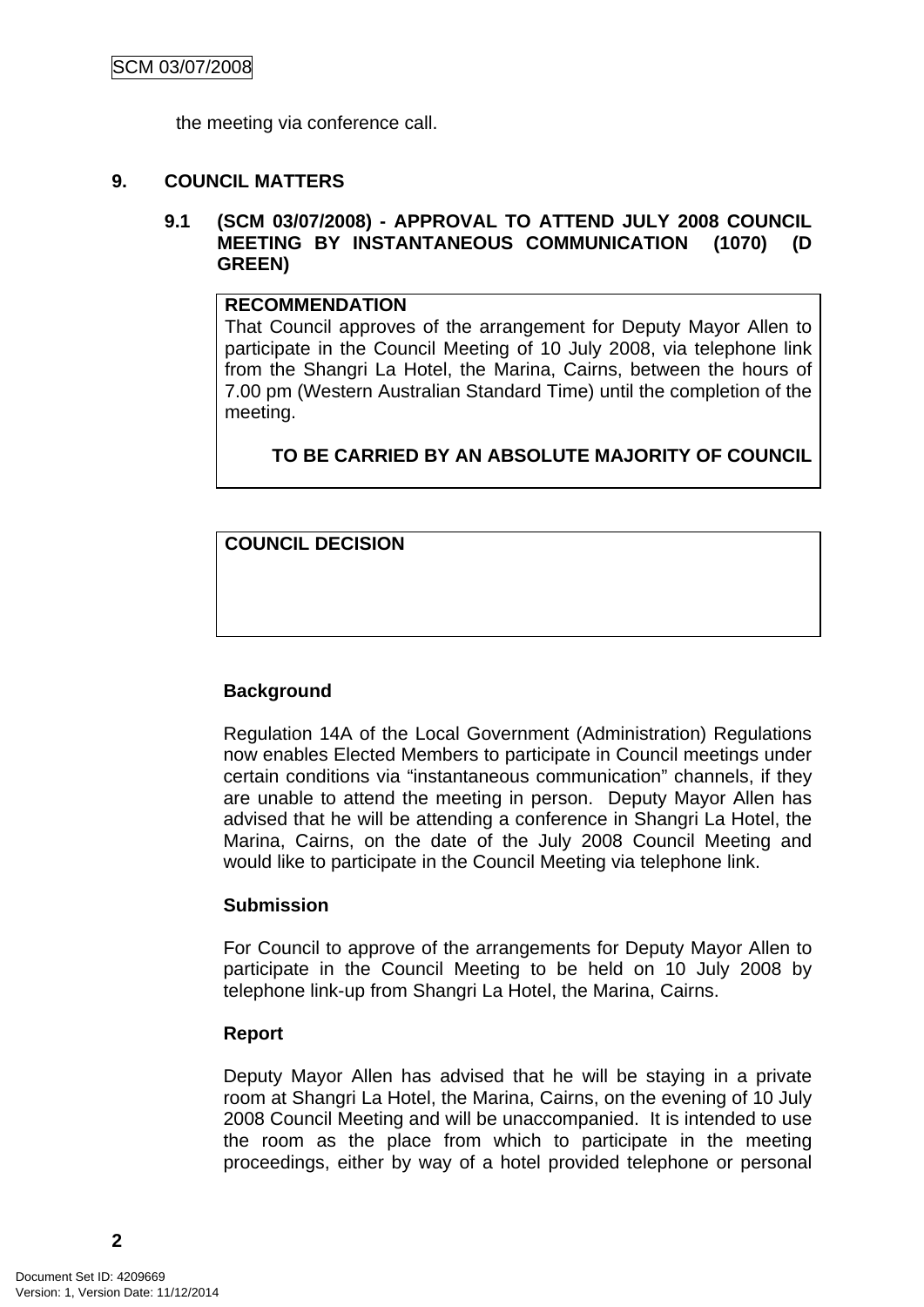mobile telephone, should the room telephone not have a hands free and speaker function.

As there will be no other persons present for the duration of the connecting call and all related meeting information will be provided to Deputy Mayor Allen in advance, it is considered the hotel room is a suitable place for the purposes of the legislation. An appropriate telephone communication system is available within the Council Chamber to accommodate Council's requirements.

In all other respects, the meeting processes are expected to comply with legislative requirements and it is therefore recommended that Council approves of the arrangements and place proposed to conduct the meeting.

#### **Strategic Plan/Policy Implications**

#### *Governance Excellence*

- *To conduct Council business in open public forums and to manage Council affairs by employing publicly accountable practices.*
- *To maximise use of technology that contributes to the efficient delivery of Council's services.*

#### **Budget/Financial Implications**

Funds are available in the Governance – Elected Members Expenditure Account 110-6246 – Councillor Communication Expenses for the cost of the telephone call.

#### **Legal Implications**

Regulation 14A of the Local Government (Administration) Amendment Regulations 2005 refers.

#### **Community Consultation**

N/A

# **Attachment(s)**

N/A

#### **Advice to Proponent(s)/Submissioners**

N/A

#### **Implications of Section 3.18(3) Local Government Act, 1995**